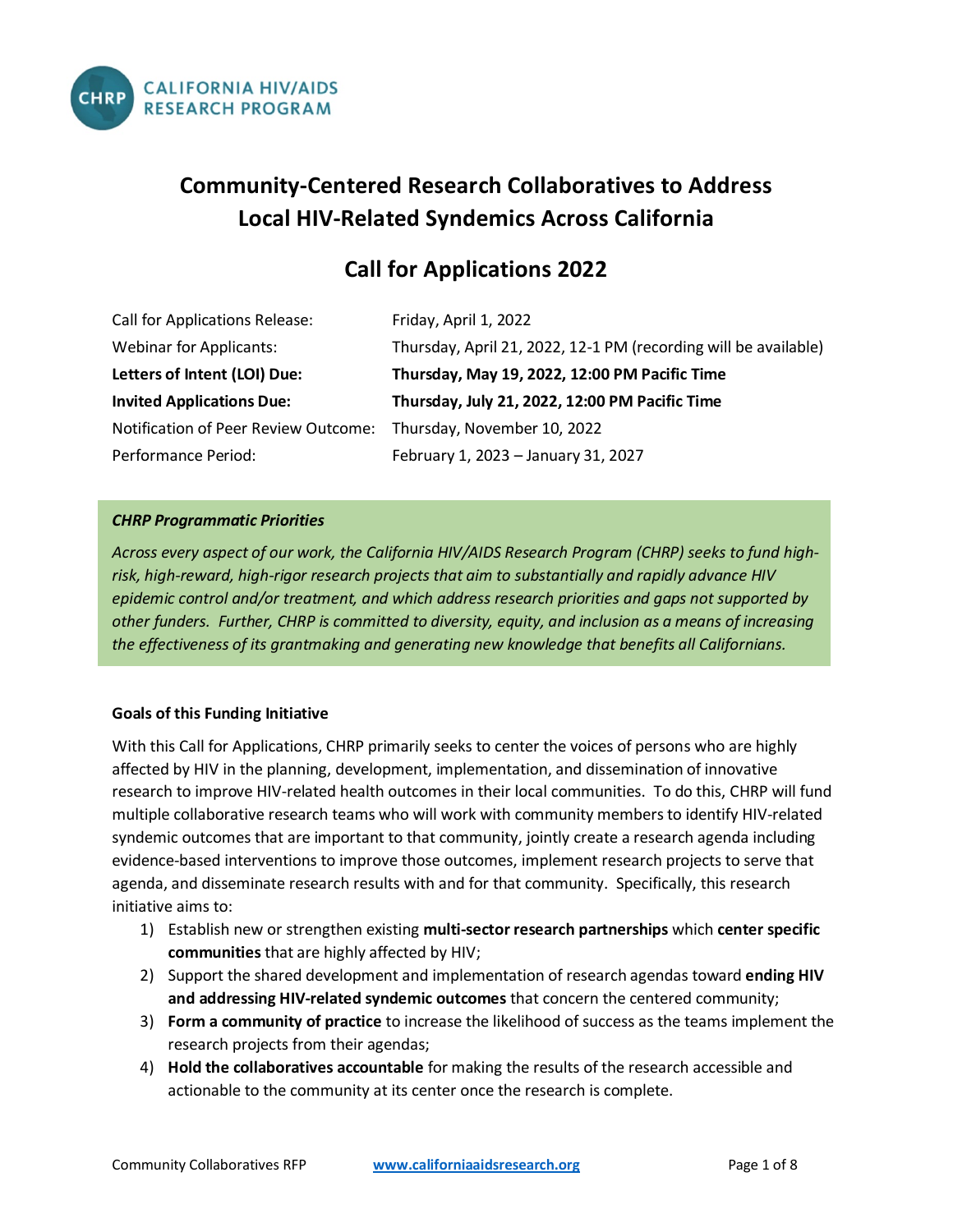## **Background**

This research funding opportunity draws upon multiple aspects of CHRP's current *[strategic directions](https://www.californiaaidsresearch.org/about/strategic-plan-2020-2025.html)*, in that it utilizes a syndemics approach to health; prioritizes the needs of highly-impacted communities; supports implementation science (to leverage the evidence-based tools that we already have, as opposed to creating new interventions); and is centered on the meaningful engagement of stakeholders, both with the program and across previously siloed stakeholder groups.

*Syndemic Approach*: Across California, public health leaders and health care providers who work with communities that are highly affected by HIV have come together to shift our collective focus beyond HIV to also address hepatitis C (HCV) and other sexually transmitted infections (STIs); these three epidemics come together to form a syndemic (a set of linked health issues that interact synergistically and lead to or exacerbate poor health outcomes). The syndemic approach to public health research differs from the biomedical approach in that it sees each health condition as a part of the whole syndemic and seeks to address the underlying social and structural determinants of health that drive them (California HIV Policy Research Centers, *[chprc.org/end-the-epidemics](file://p-its-ctxupm04.ucop.edu/ctxhome04/lstanga.ad/CHRP%202022%20Concepts/chprc.org/end-the-epidemics)*, accessed 28Feb2022). CHRP seeks to fund innovative research that will leverage this shift in focus. **Proposals must include one HIV-related primary outcome** and may include other HIV-related syndemic outcomes as well.

*Prioritizing Highly Impacted Communities*: While researchers in California broaden our focus to include non-HIV infectious diseases, we must also clearly define priority populations to appropriately serve the populations that bear a disproportionate burden of poor health outcomes related to these syndemics and concentrate our resources in service to these communities. The most recent epidemiological data from the California Office of AIDS identifies the communities in our state who are most impacted by HIV, HCV, and/or sexually transmitted infections to include People of Color, especially Blacks/African Americans, Latinx, and Indigenous people; young people (ages 15-29 years); gay and bisexual men, and other men who have sex with men; people who are transgender or gender non-conforming; people who use drugs, including people who inject drugs; people experiencing homelessness; people who are or have been involved with the carceral system; people who exchange sex for drugs, housing, and/or other resources; people who can become pregnant; and migrant or immigrant communities, including people who are undocumented (*[California Department of Public Health, Integrated Statewide HIV, HCV, and STI](https://www.cdph.ca.gov/Programs/CID/DOA/CDPH%20Document%20Library/CDPH_StratPlan2021_FINAL_ADA.pdf)  [Strategic Plan, 2022-2026](https://www.cdph.ca.gov/Programs/CID/DOA/CDPH%20Document%20Library/CDPH_StratPlan2021_FINAL_ADA.pdf)*). **Proposals must specify one or more of these priority populations** (or other communities that are similarly impacted) as their focus. The program has particular interest in supporting those communities who have historically been systematically excluded from research funding and/or institutionally oppressed.

*Microepidemic Focus:*Microepidemics in California are the highly specific combinations of a population's behavioral, geographic, demographic, and/or other characteristics with a key epidemic threatening its wellbeing (adapted from *[Piot, The Global Epidemic, AIDS Care, 1998](https://www.tandfonline.com/doi/abs/10.1080/09540129850124307)*). These characteristics may include persons *exhibiting behaviors* consistent with a route of HIV transmission (such as men who have sex with men [MSM]; persons who inject drugs); persons *experiencing risk factors* that are significantly associated with elevated incidence or prevalence of the epidemic of interest in California but that are not necessarily a route of HIV transmission (e.g. homelessness, methamphetamine use); persons who are physically present in a geographic space; and more. **Applicants must propose their specific microepidemic focus, including a specific centered community, a specific geography, a behavior or risk factor, and a well-defined HIV-related outcome.** By focusing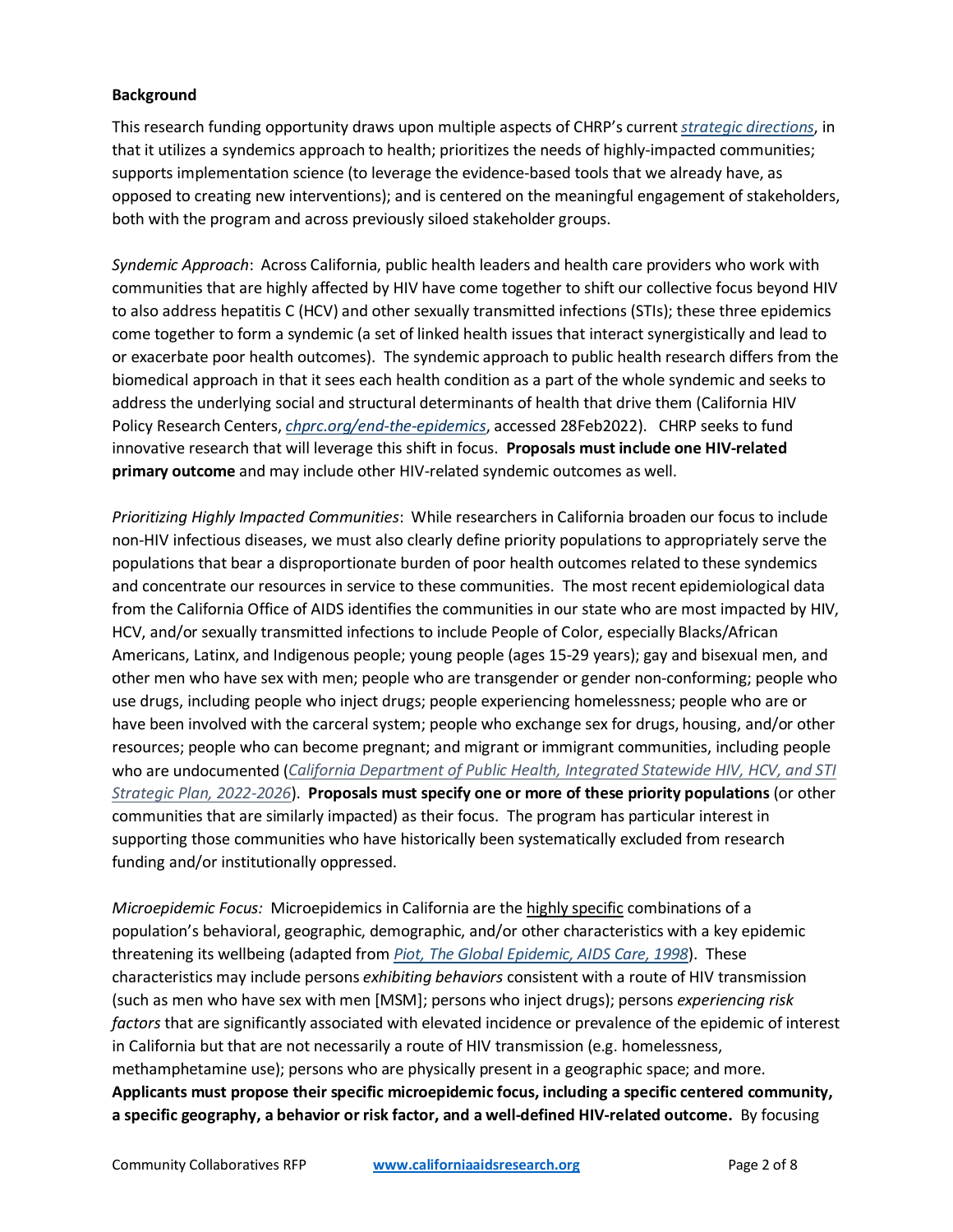the proposed research beyond the priority population to the level of one or more microepidemics that are of concern to members of that community, CHRP seeks to concentrate resources where they are needed most. For example, a research agenda aiming to impact HIV incidence by improving PrEP uptake among men who have sex with men and work in the sex trade in Alameda County would be seeking to serve persons who have a specific behavioral characteristic, in a well-defined geographic area, and would aim to improve a key HIV-related outcomes (HIV incidence and PrEP uptake). Such a proposal would also need to describe how the community of MSM who work in the sex trade would be accessed and centered, by either describing an existing organized group of persons in that community or presenting a plan for including individuals with lived experience in that community.

*Leveraging the Tools we Have:* Proposed research agendas and/or specific projects should *implement* **existing evidence-based interventions**, with adaptations for appropriateness as identified by the centered community. This initiative will not fund development of new interventions or significant adaptation of untested interventions.

*Meaningful Engagement of Stakeholders*: The overlapping HIV-related syndemics across California and the intersectional communities they impact come together in multiple heterogenous combinations. Each has their own structure and dynamics, and each community is its own best expert in determining which health-related outcomes are of highest importance to them and which interventions might be most effective and acceptable to address those outcomes. The research teams funded by this initiative will determine their outcomes of interest and the interventions that could address those outcomes **in cooperation with the centered community** (or persons with lived experience in that community) from the initial planning stage.

*Partnerships*: Ending the HIV-related syndemics in California will require us to work together to overcome historical silos in public health. With this funding opportunity CHRP will invest in the creation of new multi-sector partnerships, and/or strengthen existing partnerships. CHRP has recently invested in community-development of interventions to serve to the needs of many of our local California communities (*[Lightfoot JAIDS 2021](https://www.ncbi.nlm.nih.gov/pmc/articles/PMC8579984/)*), and this funding initiative is intended to build upon and broaden that work by funding new ideas (previously funded proposals are not eligible for continuation or resubmission to this funding opportunity).

### **Research Objectives**

The funded teams will work from a community-engaged perspective (see *[Lightfoot JAIDS 2021](https://www.ncbi.nlm.nih.gov/pmc/articles/PMC8579984/)*), their research projects must address the objectives stated in California's Integrated Statewide HIV, HCV, and STI Strategic Plan (*[CDPH 2022](https://www.cdph.ca.gov/Programs/CID/DOA/CDPH%20Document%20Library/CDPH_StratPlan2021_FINAL_ADA.pdf)*), and must serve the needs of the most highly-affected communities and populations either as denoted in that plan or in California's most recent HIV Health Disparities Report (*[CDPH OA 2021](https://www.cdph.ca.gov/Programs/CID/DOA/CDPH%20Document%20Library/2019HealthDisparitiesReport.pdf)*), or with sufficient epidemiologic justification. During the funded period, all of the multi-sector community-engaged research teams will meet as a single collaborative group to learn from each other, with the intention of forming a community of practice that will be invested in both achieving impact beyond specific study aims and sustaining itself after the initiative ends.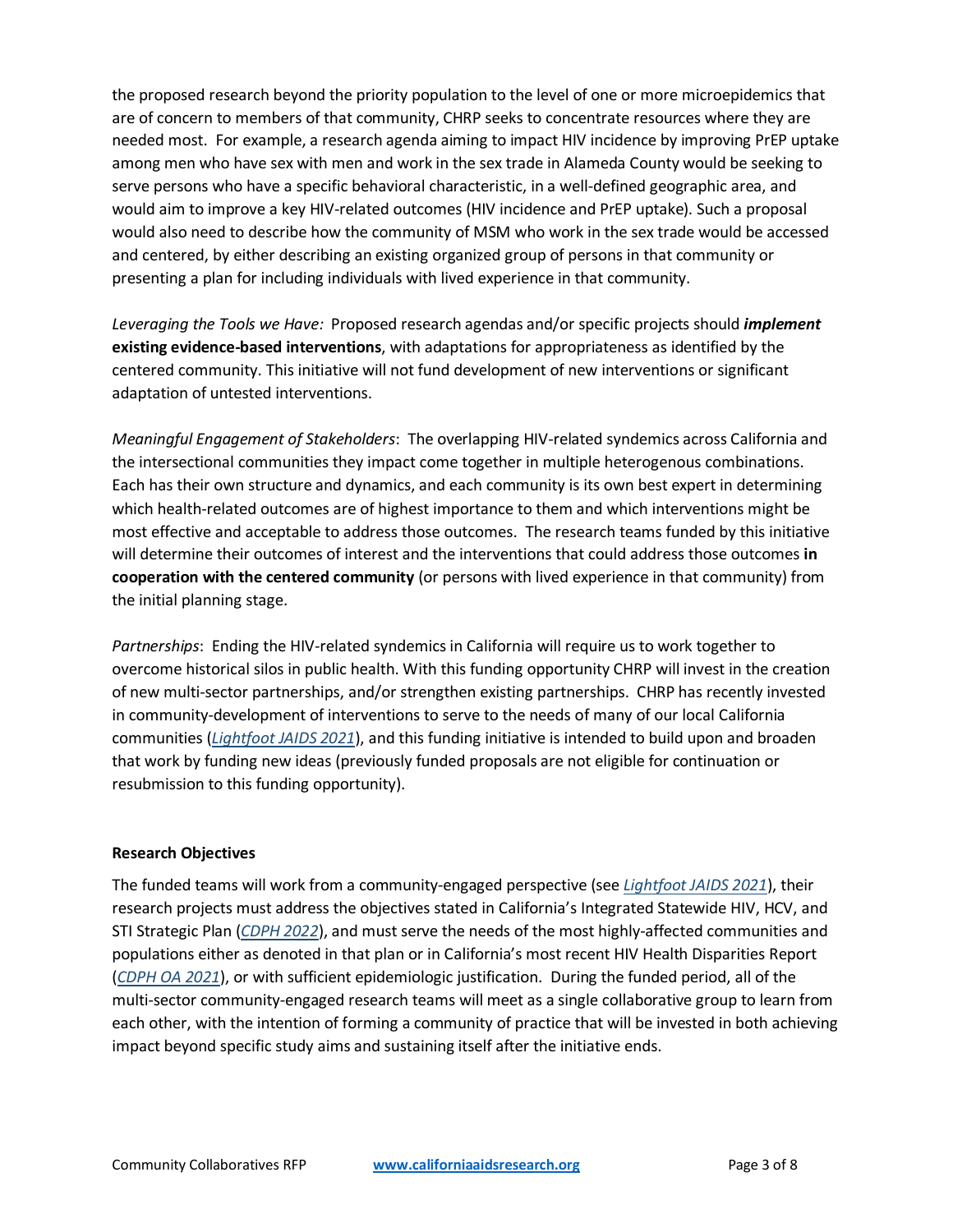Successful applications will include robust descriptions of these three aspects of their proposed collaborations:

- 1) **Community at the Center**: Each proposed collaborative should focus on a single, well-defined community of interest to serve, and the centered community must be involved with the development of the research agenda from the planning stages. The proposal should specify how the community will be accessed and included, via an organized group of persons with lived experience in the centered community, or a plan to access individuals with lived experience in the centered community, or both.
- **2) Partnerships**: Each proposed collaborative will either establish new cross-sector partnerships or strengthen and build upon existing cross-sector partnerships. **Proposals must include one partner from each of the three categories below:**
	- a) An academic-affiliated Applicant Principal Investigator (API);
	- b) A formalized group (such as a CBO or advocacy organization) that includes and serves the centered community, with a named leader who is listed as a Co-Principal Investigator (CPI) in the application (a description of the group is not sufficient). Funding for personnel in this category is required, at a level commensurate with the value of their lived experience to the project, and reflective of their contribution to the project;
	- c) One of the following:
		- i. A representative from a Department of Public Health (DPH) that serves a portion of the identified community (which may span multiple DPH jurisdictions); funding for personnel in this category is not required; applicants should negotiate budgetary considerations directly with their DPH partner; or
		- ii. A State or local government or governmental entity, such as a school district or a justice or carceral system; or
		- iii. A pharmaceutical industry partner or community pharmacist; or
		- iv. Others who stand to benefit from expanded HIV prevention, treatment, and other wraparound services.
- **3) Evidence-Based Research Agendas/Projects which Assess Specific HIV-related Syndemic Outcomes among a Specified Microepidemic Population**: Applicants must specify the microepidemic population that is the focus of the proposal, the evidence-based interventions that will inform the development of the research agenda, the HIV-related primary outcomes they will assess, and any HIV-related syndemic outcomes that will also be measured (optional). While non-HIV syndemic outcomes such as hepatitis C (HCV) and other sexually transmitted infections (STIs) may be outcomes of interest in the proposed research agendas, **proposals must include an HIV-related outcome as the primary endpoint**.

## **Eligibility**

Principal Investigators (API and CPIs) from non-profit research, academic, or community-based institutions located in California are eligible to apply. Current recipients of CHRP research funding are eligible to apply for funding under this initiative. US citizenship is not a requirement. Applicant Principal Investigators may submit more than one Letter of Intent to this Call for Applications; if more than one LOI is advanced to submit a full application, the API may elect to submit more than one full application (final funding decisions reflect the results of the peer review process and of programmatic review).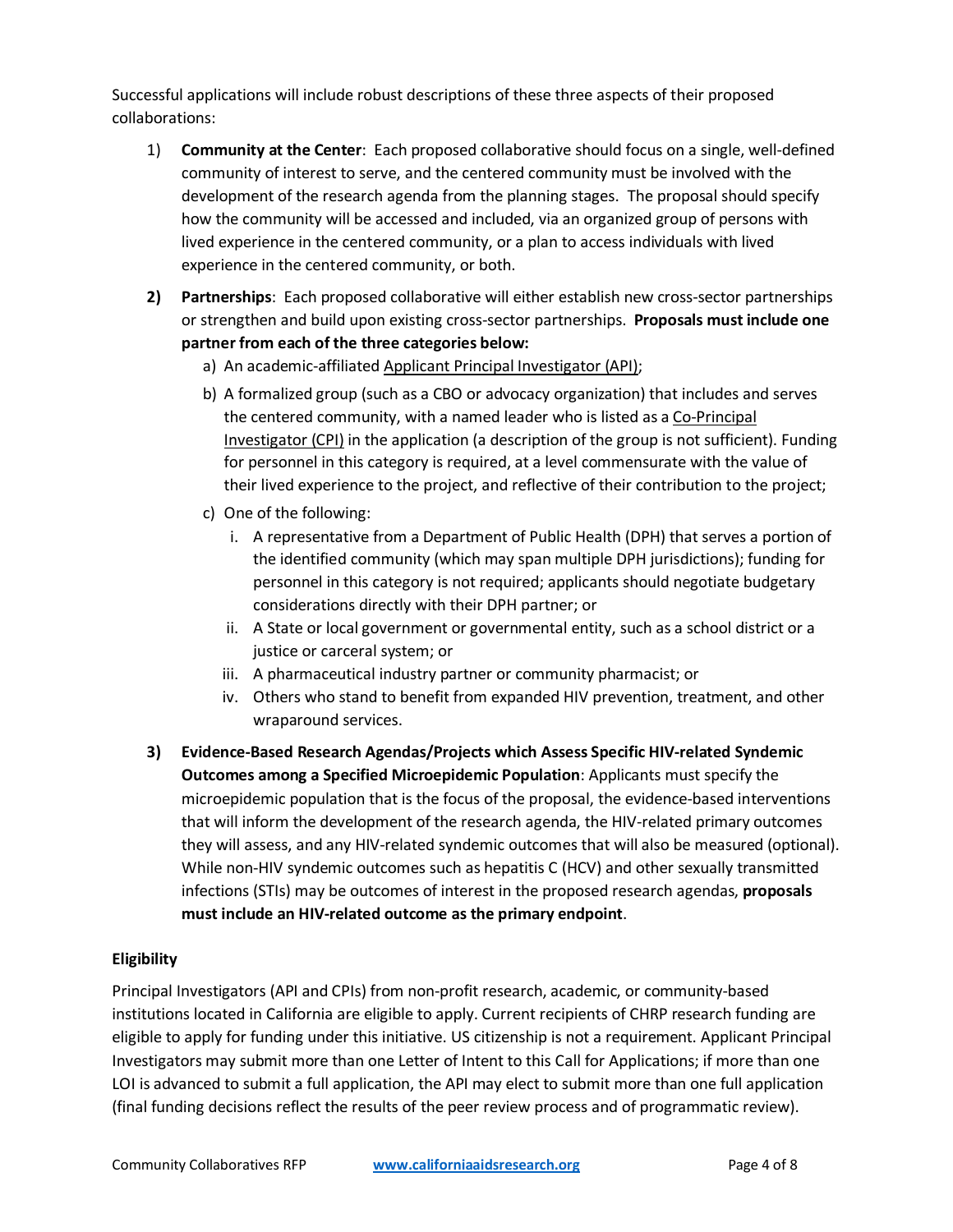Principal Investigators (API and CPIs) may serve in different roles on additional applications. Individuals, community-based organizations, and health systems/jurisdictions may participate in more than one application under this mechanism.

Applicant PIs who do not yet hold "Principal Investigator" status at their institution may apply for this funding mechanism if they include assurance from their institution that such status would be granted if the application were selected for funding. In accordance with *[UC policy](https://policy.ucop.edu/doc/2500500/ReqSubmitProp-Awar)*, PIs who are UC employees and who receive any part of their salary through UC must submit grant proposals through their UC campus Contracts and Grants office. Exceptions must be approved by the UC campus where the PI is employed.

## **Available Funding, Anticipated Number of Awards**

For this Community Engaged Collaboratives Initiative, CHRP expects to fund three to four awards, with total investment ranging from \$5.5M to \$7.3M. The number of awards to be offered is not predetermined but will depend on the number of meritorious applications received. Awards are contingent on the availability of funds, and funding allocations may be adjusted based on performance (criteria will be provided in the instructions for the Full Application).

## **Award Duration, Budget, and Requirements**

Each award will support up to four years of related activities. Total budget for all four years is limited to \$1,400,000 in direct costs (\$350,000 per year for four years), which can be unevenly distributed across the four-year project period; e.g., lower annual costs in earlier time periods during start-up and planning, and higher annual costs during implementation of the research project(s). Continued funding beyond year one is contingent on progress toward milestones enumerated in the application. All Principal Investigators (API and CPIs) must commit a minimum of 10% effort to this project (1.2 personmonths of effort for a 12-month appointment, or equivalent). Budgets must include support for regular meetings of the full study team; community advisory board management; and participation in activities of the larger collaborative (meetings, publications). University of California (UC) institutions are eligible for indirect costs up to 30% of modified total direct costs; non-UC institutions are eligible for the same, or their negotiated indirect cost rate agreement with the U.S. Department of Health and Human Services (or other similarly established rate), whichever is lower. Grants are one-time, non-renewable awards.

## **Diversity, Equity, and Inclusion Supplements**

All projects selected for funding will be encouraged to apply for an additional \$10,000 in supplemental funds to promote diversity, equity, and inclusion in the pipeline of future investigators in HIV research. These supplemental funds are intended to partially support the scientific contributions of students or trainees (high school, undergraduate, graduate/clinical, post-doctoral) from sociodemographic groups that are underrepresented among health researchers, or with lived experience in a community with elevated HIV incidence in California, to the funded project. APIs should consider all trainees who will promote diversity in HIV research, including trainees from diverse socioeconomic, cultural, ethnic, racial, gender, sexual orientation, ability/disability, linguistic and geographic backgrounds who would otherwise not be adequately represented in their field, trainees who are from underserved communities, and trainees who have demonstrated commitment to diversity efforts.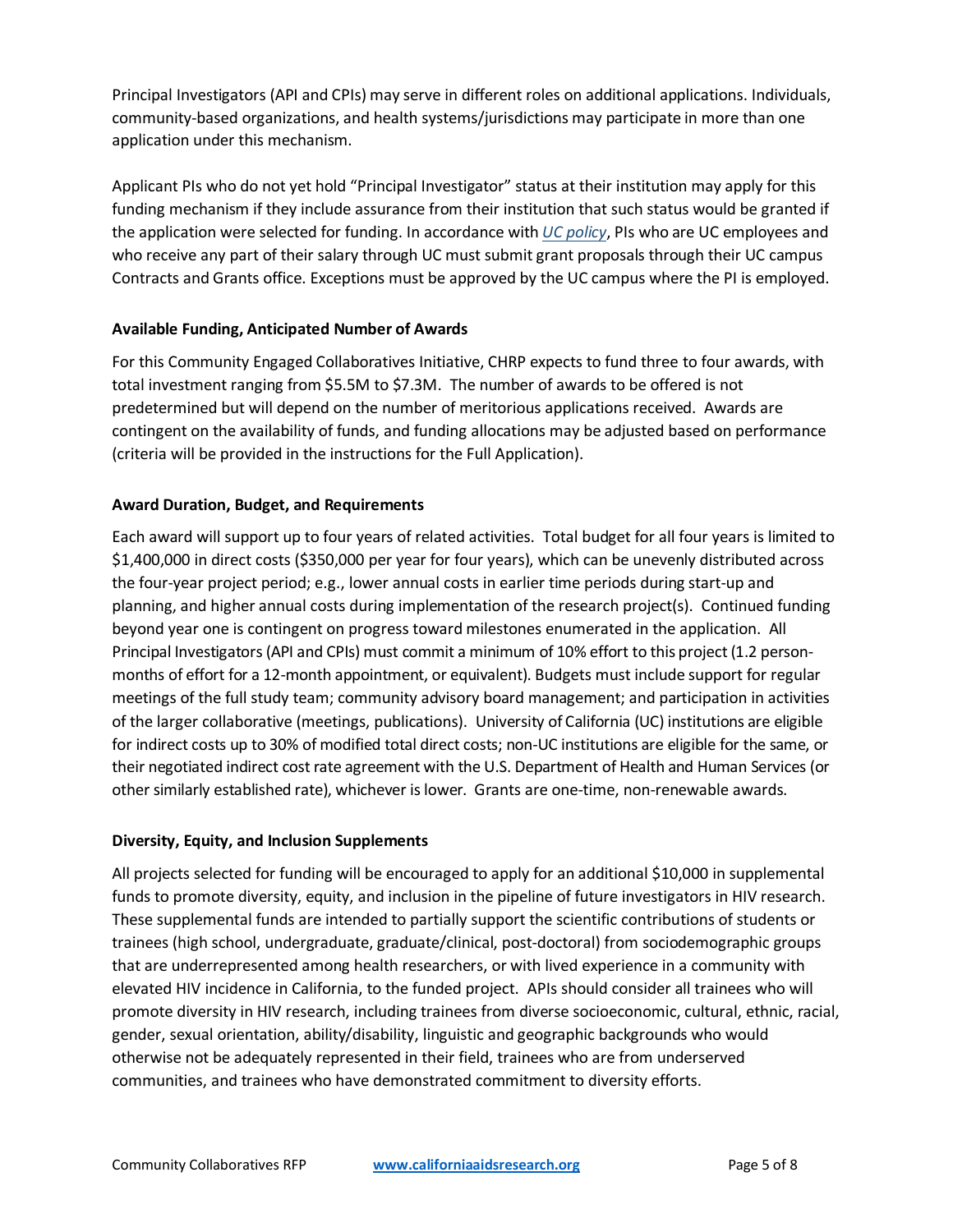## **Submitting a Letter of Intent**

Complete LOIs must be submitted via *[SmartSimple](https://ucop.smartsimple.com/)* (*[https://ucop.smartsimple.com](https://ucop.smartsimple.com/)*) **no later than 12:00 PM Pacific Time on the date shown on page one**. LOIs received after the deadline will not be accepted. Investigators may submit multiple LOIs as PI to this Call for Applications; no more than one LOI per PI will be invited to submit the full application. A complete LOI for this mechanism consists of:

- $\Box$  Project Title (100 characters)
- $\Box$  Project Duration (up to four years), Start Date (enter Feb 01, 2023) and End Date
- $\Box$  Referral Source(s)
- $\Box$  Applicant Profile for Applicant PI (update your "My Profile" entries; ORCID ID is recommend; demographic data provided here will not be shared with staff or reviewers, but will be used to track the Program's ability to reach highly affected communities with our work)
- $\Box$  LOI Scientific Abstract (limit 2,400 characters)
- $\Box$  LOI Specific Aims (limit 2,400 characters)
- $\Box$  Title of Your Collaborative Center (limit 1,300 characters)
- $\Box$  Project Leadership Plan (limit 1,300 characters)
- $\Box$  Total Amount of Funding Requested per Project Year (direct costs only)
- $\Box$  Suggested Reviewers (optional)
- CHRP Research Priority Area; Research Type and Sub-Type; Subject Area; Focus Area (see LOI instructions for response options)
- $\Box$  Applicant Electronic Signature and Date.

Partnerships are allowed to be in the formative stages at the time of LOI submission, but must be established by the time of full application submission. Official signatures are not required by CHRP at the LOI stage; however, any differing applicant institutional policies supersede CHRP policy. CHRP staff will review LOIs to ensure that the proposed research is responsive to the research objectives (page 3) and that the applicant and institution(s) meet eligibility criteria (page 4). Applicants with an approved LOI will be notified via *[SmartSimple](https://ucop.smartsimple.com/)* (*[https://ucop.smartsimple.com](https://ucop.smartsimple.com/)*) and gain access to the full application materials at time of notification. No application may move forward without an approved LOI.

### **Prospective Applicant Webinar**

CHRP will hold a webinar at 12:00PM on **April 21, 2022,** to provide an overview of the intent of the award mechanism and the application process, and allow prospective applicants and community members to ask questions about the application and review process. Information on how to access the applicant webinar, and a recording of the webinar, will be posted on the CHRP website: *<http://www.californiaaidsresearch.org/funding-opportunities/index.html>*.

### **Submitting a Full Application**

Instructions for completing the full application will be distributed to invited APIs at the time of LOI approval. Full applications must be **submitted via** *[SmartSimple](https://ucop.smartsimple.com/)* (*[https://ucop.smartsimple.com](https://ucop.smartsimple.com/)*) **no later than 12:00 Noon Pacific Time on the date shown on page one**. An optional webinar for applicants and community members will be held after LOI dispositions are announced, to provide more details about the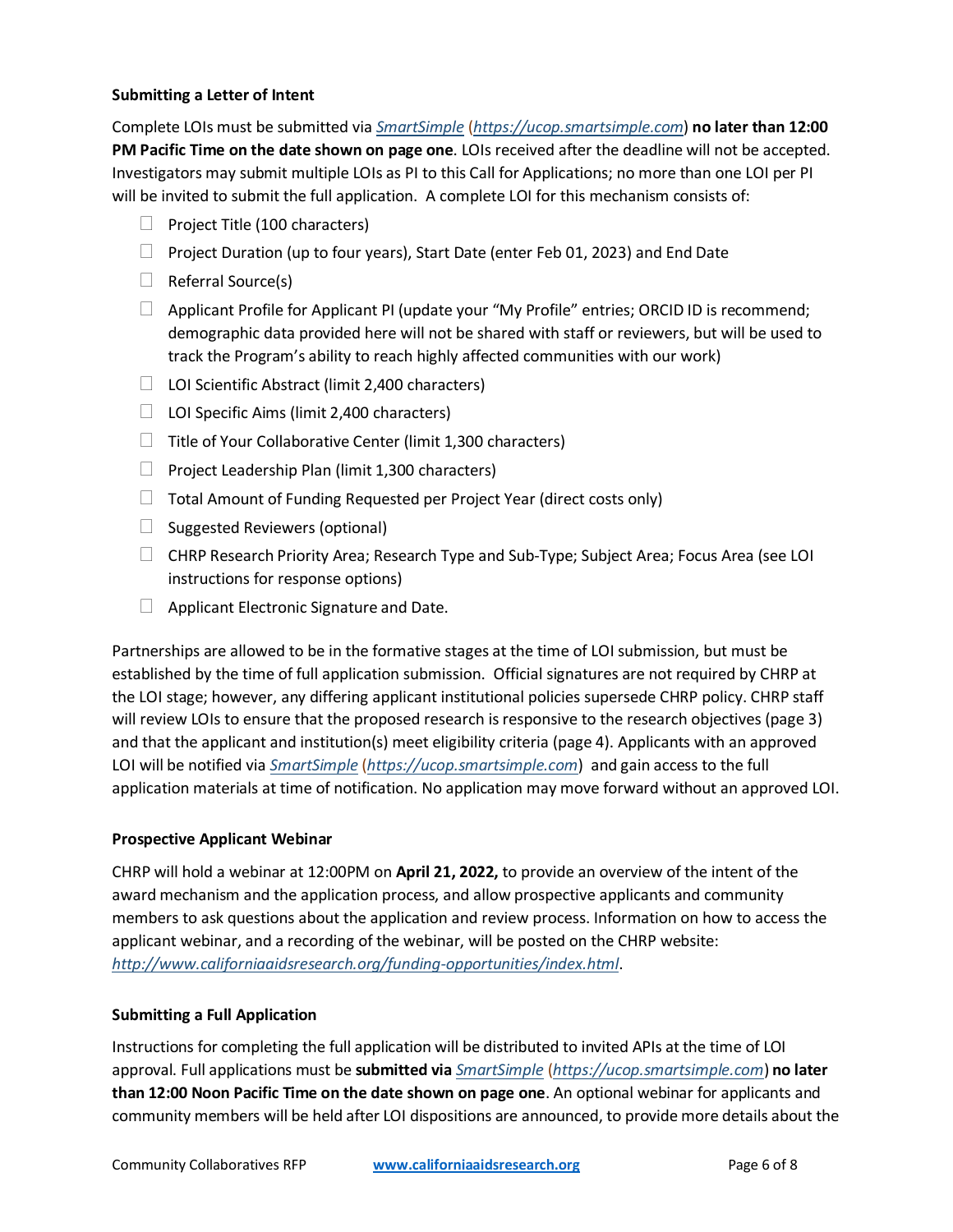application content and process. Attendance is not required, and the webinar will be recorded and posted on our website for later viewing.

## **Peer Review of Full Application**

Review criteria for scoring full applications include:

- 1. **Community, Partnerships, and Collaboration** (30% of total score): Scoring will reflect the centrality of the community in the work; the appropriateness of proposed partnerships; and the likelihood that the collaboration will elevate the reach, impact, or success of the work.
- 2. **HIV Microepidemic Populations and HIV-related Syndemic Outcomes** (20% of total score): Scoring will reflect the appropriateness of the microepidemic population selected (are they highly impacted by HIV and related syndemics; are they underserved or understudied), and the appropriateness, rigor, and specificity of the outcome(s) selected.
- 3. **Approach** (50% of total score)**:** 
	- a. **Planning Stage:** Scoring will reflect the clarity and feasibility of the path to the jointly developed research agenda. The research agenda should be developed in partnership with the centered community, and the application should outline the path that will be taken to get there, how the community will be included, and provide examples of potential research projects that might be launched in the later years of the project as predicted by the HIV prevention and care needs of the microepidemic population.
	- b. **Research Stage:** Scoring will reflect the capacity of the PI and the team to develop and execute the research plan, and the strength of any proposed methods. Applications should not propose novel research methods or interventions, but should focus on novel implementation of existing interventions.
	- c. **Dissemination Stage:** Scoring will reflect the clarity and feasibility of the dissemination plan, and the degree to which it will serve the needs of the centered community. After the research is completed, it is essential that the research results and products be shared in a collaborative and accessible fashion with the community they were intended to serve. Dissemination efforts should extend beyond academic publications and scientific conference presentations. This may happen after the funding period has ended, due to the nature of the research enterprise; the application should provide a plan for how the results will be communicated with the community once they are available.

Reviewers will evaluate but not score the following items:

- **Budget**: Appropriateness of the budget request for the project.
- **Protection of Human Subjects from Research Risk**: Appropriateness of protections from research risk relating to human subjects participation in the proposed research.
- **Inclusion of Women, Minorities and Children in Research**: If human subjects are involved, the adequacy of plans to include subjects of all genders, all racial and ethnic groups (and subgroups) and children as appropriate for the scientific goals of the research will be assessed.

All complete applications will be reviewed by a panel which includes (a) persons with lived experience in communities that are highly impacted by HIV in California, and (b) scientists from outside California who are subject matter experts and experienced peer reviewers. Reviewers will receive training and a